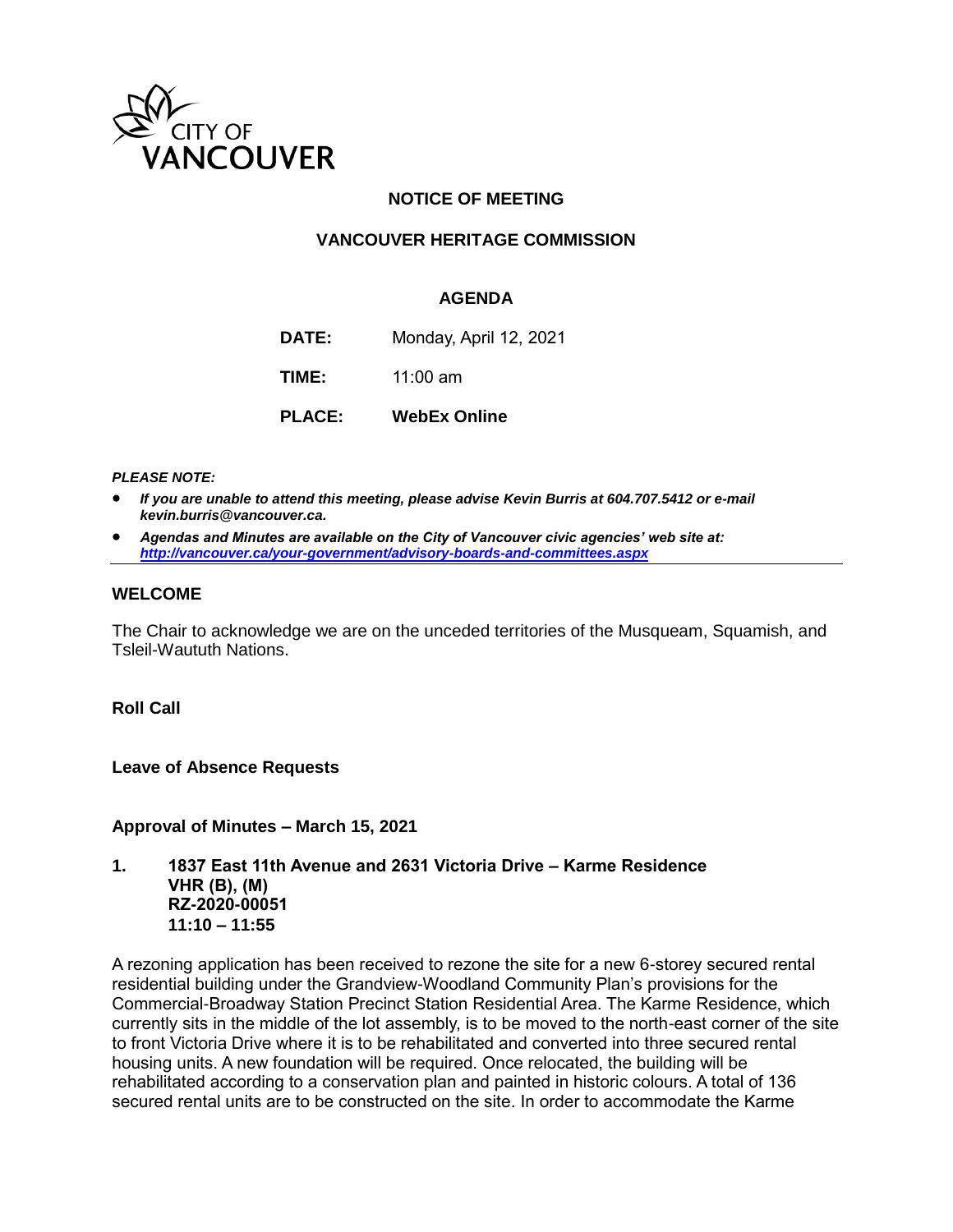Residence, the application proposes additional density beyond that prescribed in the policy for a secured rental building at this location (up to 6-storeys are allowed for the site at a density of 2.4). The total site area is 29,112 square feet and the proposed FSR is 2.89.

The Karme Residence at 1853-1857 East 11th Avenue is a good example of Edwardian craftsman housing built during the Edwardian building boom which lasted from 1910 to 1913. It was constructed in 1910 by Abe and Anne Karme who lived in the house until 1917. The site is listed on the Vancouver Heritage Register in the 'B" category. The heritage building's rehabilitation will be secured through a Section 219 covenant.

**Background:** This is a new rezoning application for this site. A previous rezoning application for an 11-storey building had been submitted on December 18, 2017 [\(view the previous application\)](https://rezoning.vancouver.ca/applications/1837-1849e11th/index.htm) and was approved by Council on July 10, 2018 [\(view the council report\)](https://council.vancouver.ca/20180605/documents/p3.pdf). That application was previously reviewed by the Vancouver Heritage Commission (VHC) on April 9, 2018, and the VHC provided approval in principle in respect of the relocation and rehabilitation of the heritage building with conditions (see minutes below). One of the conditions was that the Conservation Plan be presented to the Commission when developed.

The previous application has been rescinded and a new application has been submitted with the following key changes from the previous application:

- Removing the strata use and proposing a 100% secured rental use
- Reducing the proposed height from 11 storeys to 6 storeys
- Reducing the proposed density from 3.6 FSR to 2.89 FSR
- Reducing the proposed number of units from 138 to 136

The heritage relocation and rehabilitation of the heritage building is unchanged in the new proposal. Staff note that the heritage building was designated by by-law through the enactment process of the previous approvals.

The proposed conservation consists of the following procedures:

- relocate existing house to new location facing Victoria Drive (previously reviewed and supported by VHC);
- rehabilitate original overall form, scale and massing by removing rear addition, restoring front facade, and rehabilitating side bay;
- restore exterior siding, trim, and other character-defining elements to original configuration;
- rehabilitate windows and doors and replace new assemblies with historically-appropriate wood-sash assemblies; and
- restore historical colour scheme.

The proposed Conservation Plan is generally consistent with the Standards and Guidelines for the Conservation of Historic Places in Canada. Applicant will provide an update on the new rezoning application and present the final Conservation Plan.

## **Issues:**

Conservation Plan:

The VHC previously reviewed and approved the relocation strategy provided by the applicant which is the same for this current proposal. Staff seek commentary on the conservation plan for this proposal.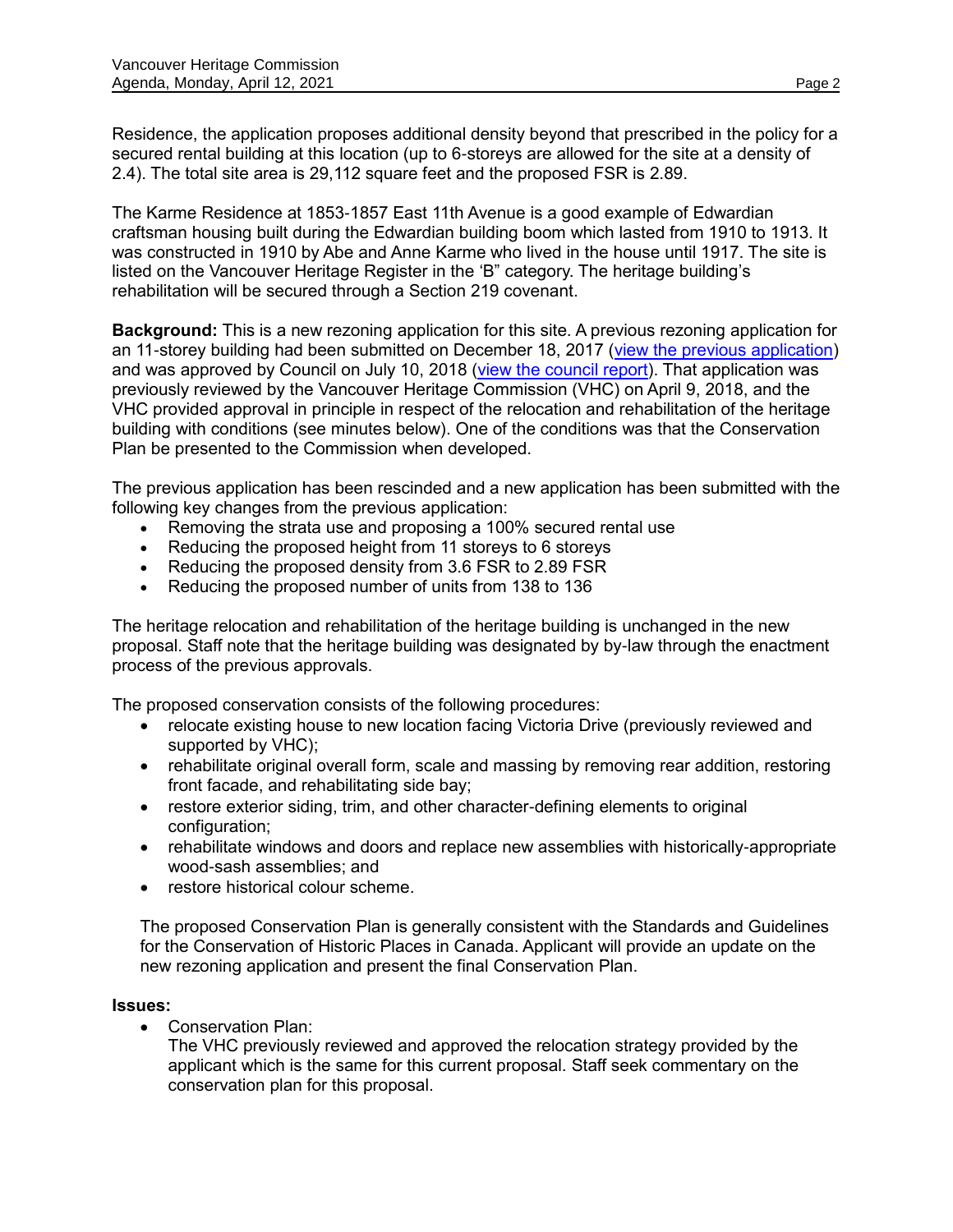Proximity: Although the relocation and spacing generally match the original approval, the new building in this proposal is smaller so it would be less impactful.

## **Applicant:**

Stanley Hsu, RWA (Architect), [shsu@rwa.ca](mailto:shsu@rwa.ca) Sophie Vanasse, RWA (Architect), [SVanasse@rwa.ca](mailto:SVanasse@rwa.ca) Sheridan Peter MacRae, Metric Architecture (Heritage Architect), [sheridan@metricarchitects.com](mailto:sheridan@metricarchitects.com) Ricky Disini, Donald Luxton and Associates (Conservation Plan), [rdisini@donaldluxton.com](mailto:rdisini@donaldluxton.com) Erin Boa-Brown, Connect Landscape Architecture (Landscape Architect), [erin@connectla.ca](mailto:erin@connectla.ca)

## **Staff:**

Kent MacDougall, Rezoning Planner Ryan Dinh, Development Planner Zlatan Jankovic, Senior Heritage Planner

## **Attachments:**

Grandview-Woodland Community Plan – [https://vancouver.ca/files/cov/grandview-woodland](https://vancouver.ca/files/cov/grandview-woodland-community-plan.pdf)[community-plan.pdf](https://vancouver.ca/files/cov/grandview-woodland-community-plan.pdf) Rezoning Application Website - <https://shapeyourcity.ca/1837-e-11-ave-and-2361-victoria-dr> Conservation Plan - <https://shapeyourcity.ca/17886/widgets/70490/documents/43176> February 17, 2021 Urban Design Panel meeting minutes - [https://vancouver.ca/files/cov/udp](https://vancouver.ca/files/cov/udp-minutes-02-17-2021.pdf)[minutes-02-17-2021.pdf](https://vancouver.ca/files/cov/udp-minutes-02-17-2021.pdf) April 9, 2018 Vancouver Heritage Commission meeting minutes <https://vancouver.ca/docs/council/vher20180409min.pdf>

## **2. Chinatown Cultural Heritage Assets Management Plan Update 11:55 – 12:40**

Chinatown is a cultural gem for Vancouver and beyond. Its many cultural heritage assets are important to its character and require care and support. The Cultural Heritage Assets Management Plan, developed together with the Chinatown Legacy Stewardship Group, proposes strategies and priority actions to help grow and support these important assets. This presentation provides an update on the draft Plan, highlights of actions to-date and a discussion about next steps.

## **Staff:**

Helen Ma, co-lead, Chinatown Transformation Team, PDS, [helen.ma@vancouver.ca](mailto:helen.ma@vancouver.ca) Baldwin Wong, co-lead, Chinatown Transformation Team, ACCS, [baldwin.wong@vancouver.ca](mailto:baldwin.wong@vancouver.ca)

## **3. Statement of Significance and Vancouver Heritage Register Subcommittee Report 12:40 – 12:55**

The report from the Statements of Significance and Vancouver Heritage Register Subcommittee meeting of March 22, 2021 will be presented. The report contains summaries of the SoS Subcommittee feedback on the two Statements of Significance and one Vancouver Heritage Register evaluation reviewed at this meeting, and recommends one property's VHR evaluation be updated.